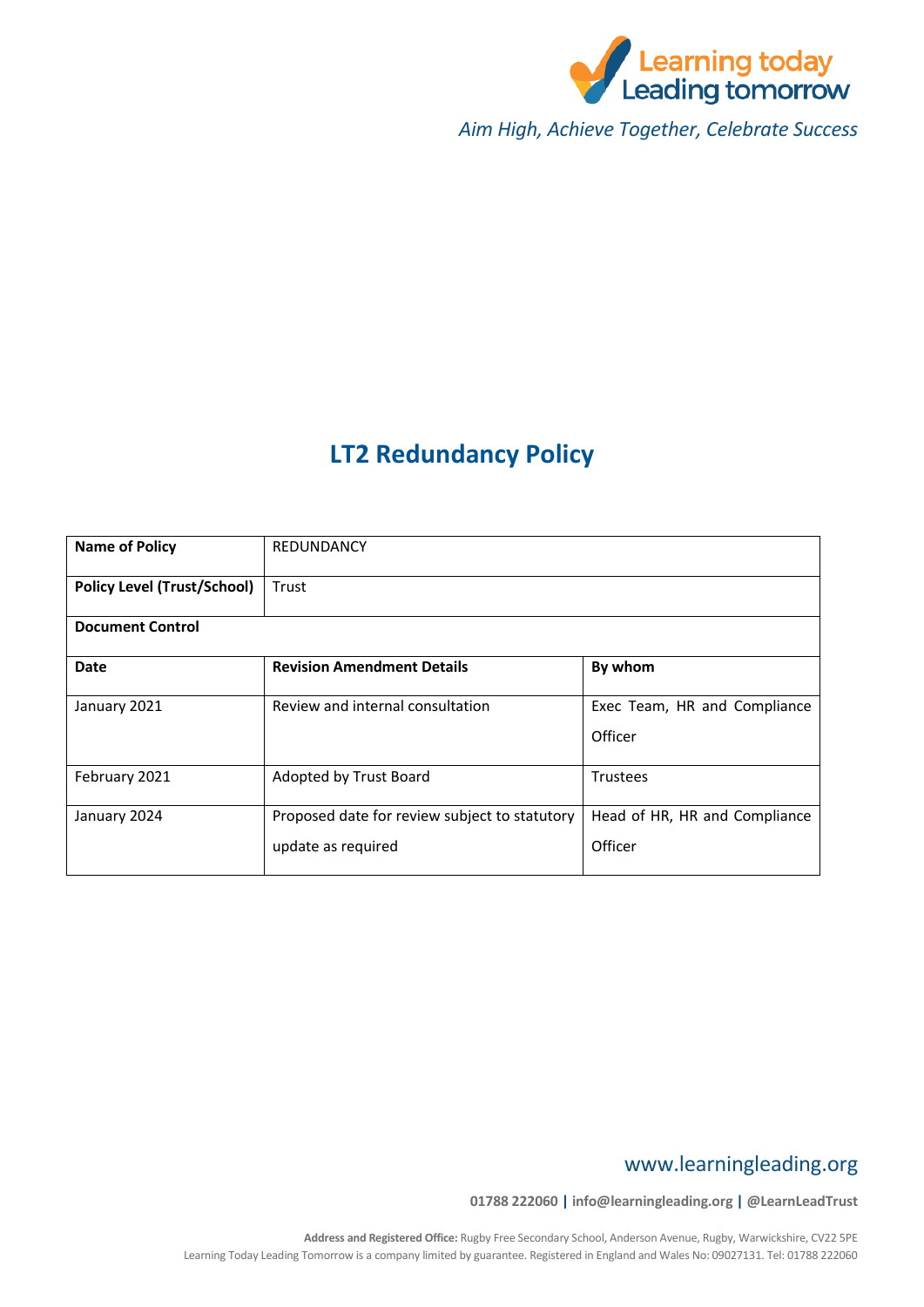

# **Table of Contents**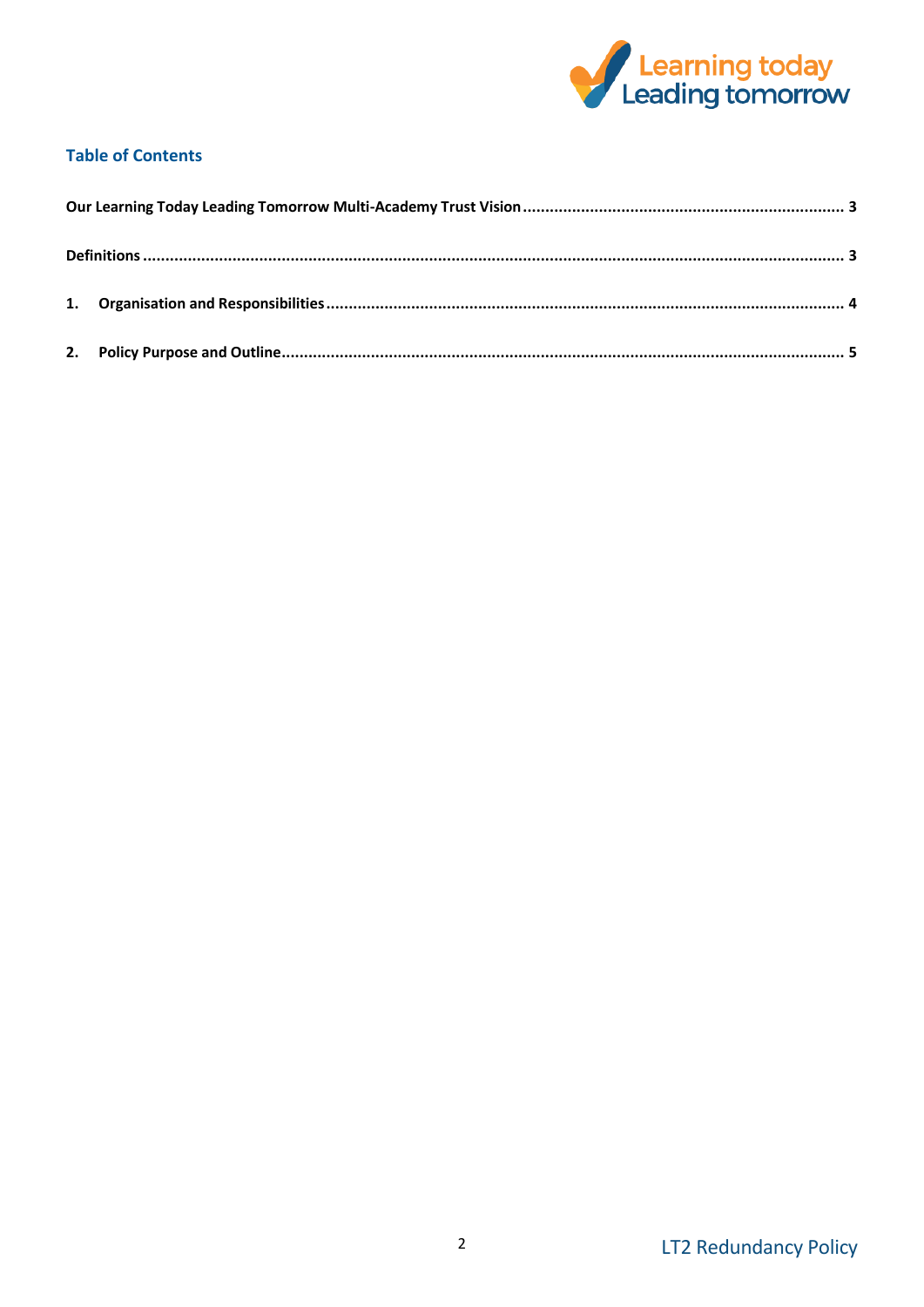

# <span id="page-2-0"></span>**Our Learning Today Leading Tomorrow Multi-Academy Trust Vision**

#### Vision

Our vision is to build a group of outstanding schools across phases, including specialist provision, to become (a mid-size) Trust that provides vibrant and inclusive learning environments in which every member of the learning community is passionate about learning. The Trust is led by a CEO who works closely with Headteachers who lead the two schools supported by a central team to support finance, HR, estates and governance.

### Mission

LT2 Trust and schools will have a relentless focus on high achievement, supported by robust organisational structures and governance. We aim to give children and young people in our care the knowledge, skills and experiences to expand their minds and world view to enable them to develop a naturally inquisitive approach to learning and life, fit for an everchanging world.

Ultimately, we will educate and support all children attending LT2 schools to grow into capable and contributing citizens who have developed the personal attributes and characteristics that will enable them to become considerate, self-reliant and confident young people who are ready for the next stage of their lives.

#### Values

The Trust Values underpin the mission and provide the basis on which LT2 schools can articulate the key behavioural characteristics that promote a positive philosophy. Our six values are unseen drivers of our behaviour as experienced by others and are designed to create a shared organisational culture:

- **Kindness –** The quality of friendliness, generosity, and consideration
- **Collaboration** The belief that working and learning with others will lead to greater success
- **Curiosity –** A strong desire to know and to learn
- **Resilience** The ability to recover quickly and learn from the difficulties we face
- **Respect** To appreciate the importance of understanding and admiration for others and self
- **Endeavour** The belief that hard work is needed to achieve something of which we can be proud.

### <span id="page-2-1"></span>**Definitions**

- Where the word 'Trust' is used in this document it refers to The Learning Today Leading Tomorrow Trust.
- Where the words 'Trust Board' are used it refers to the board of Trustees who set the vision for the Trust and hold the executive leadership team to account for delivering the Trust's strategic plan.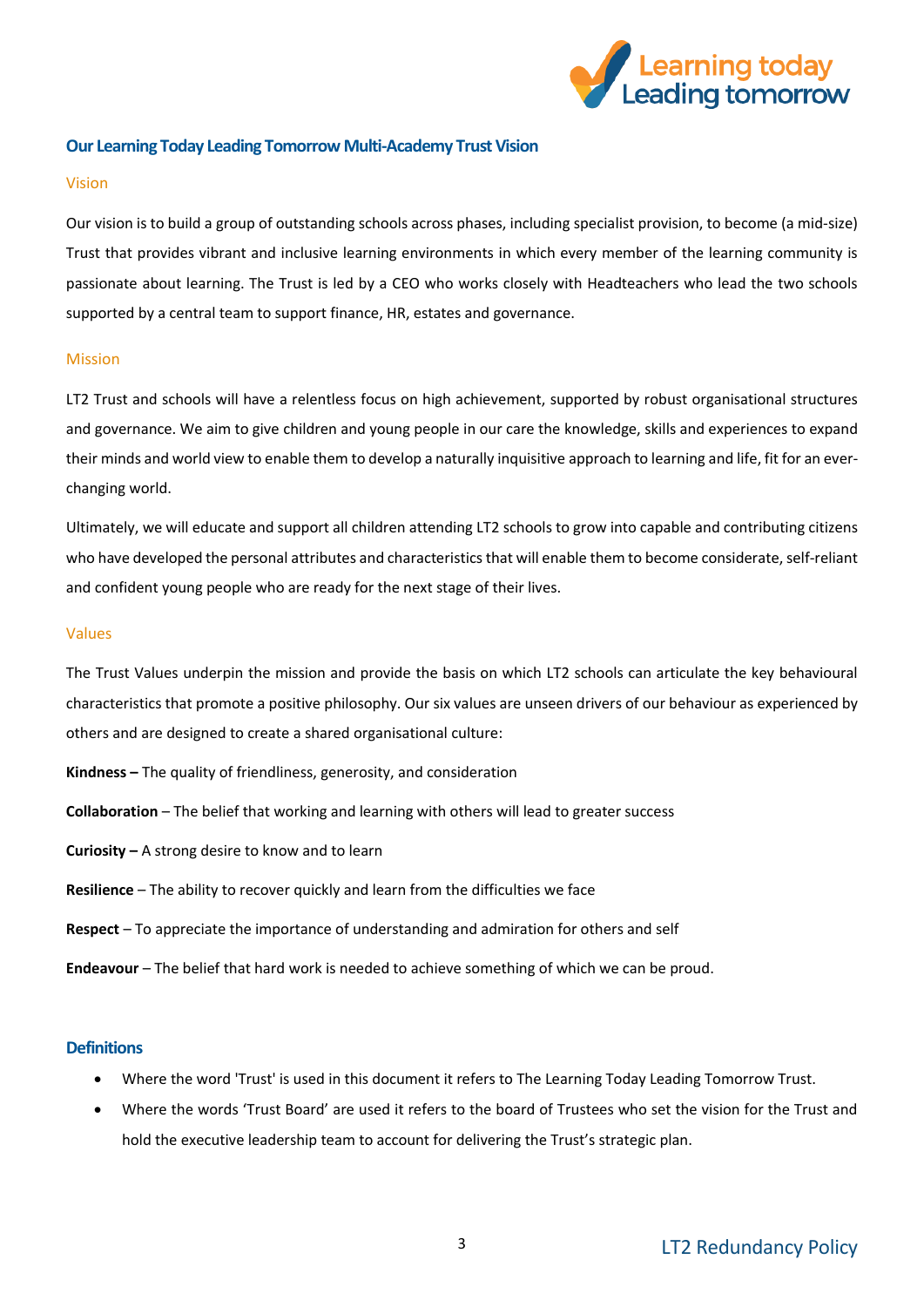

# <span id="page-3-0"></span>**1. Organisation and Responsibilities**

# 1.1 Introduction

It is our intention to manage the Trust in a manner which results in secure employment for our employees. We will always try to avoid the need for compulsory redundancies but sometimes these may be necessary.

This policy only applies to employees of the Trust who have greater than two years' continuous service with the Trust. It does not form part of any employee's terms and conditions of employment with the Trust and is not intended to have contractual effect. It is provided for guidance purposes only and the Trust reserves the right to amend this policy at any time.

# 1.2 Legislation

Employment Relations Act 1996

# 1.3 Guidance under this Policy

Head of HR is responsible for providing advice and guidance under this policy and reviewing and updating the policy as required.

### 1.4 Board of Trustees

# **The Board of Trustees, as a corporate body, has the responsibility to set the strategic direction and objectives of all matters across the Trust.**

The Board of Trustees is responsible for ensuring that high standards of corporate governance are maintained.

The Chair of the Trust is responsible for managing the CEO, Trustees and Governors under this policy.

# 1.5 The Chief Executive Officer (CEO)

The CEO of Learning Today Leading Tomorrow Trust (LT2):

- Takes overall responsibility for the implementation of policies and procedures
- Must provide reports as appropriate to Trustees in relation to this policy
- Ensure that sufficient resources are allocated and authorised within the organisation's budget to meet statutory procedures and standards across the Trust
- Is responsible for managing the Headteachers and centrally appointed staff under this policy

### 1.6 Headteachers

Headteachers of LT2 schools are responsible for:

- The implementation of and compliance with this policy within their school ensuring competence in those staff who are responsible for and involved in the operation of this policy and associated guidance
- Identifying training needs
- Communicating this policy to all relevant people within the school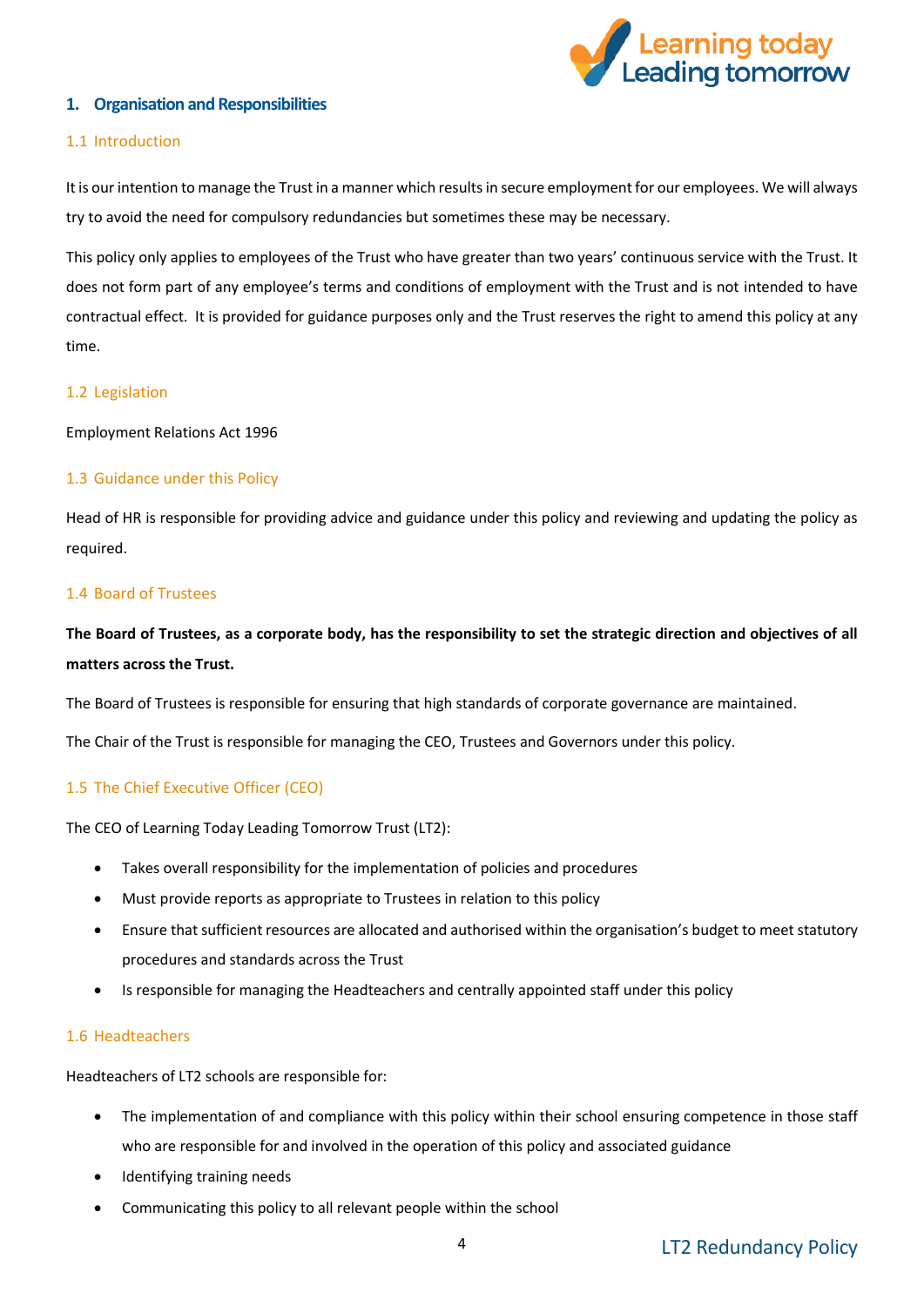

Managing school-based teaching and associate staff under this policy

# 1.7 Senior and Middle Leaders (and other Supervisory Roles)

Although the Headteacher is responsible overall for the implementation of this policy in their school, managers have some specific responsibilities:

- Applying this policy within their own department and area of work
- Resolving any issues members of staff refer to them, informing the Headteacher of any issues to which they cannot achieve a satisfactory solution with the resources available to them
- Where required, conduct formal meetings, undertake relevant training in relation to this policy and ensure effective and competent operation of this policy

# 1.8 Other Employee Duties

All employees have a responsibility to:

- Comply with this policy and to co-operate with the schools' leadership and management on all matters relating to it
- Undertake any training recommended by their line manager

### 1.9 Review

This policy will be reviewed every three years.

These procedures have been agreed by the Board of Trustees, who will approve them whenever reviewed.

### <span id="page-4-0"></span>**2. Policy Purpose and Outline**

### 2.1 Policy Purpose

The purpose of this policy is to ensure that, whenever a reduction in employee numbers becomes necessary, we:

- Communicate clearly with all affected employees and ensure that they are treated fairly
- Try to find ways of avoiding compulsory redundancies
- Consult with employees and, where applicable, with recognised trade unions and/or employee representatives
- Any selection for compulsory redundancy is undertaken fairly and reasonably

### 2.2 Compulsory redundancy

### 2.2.1 Avoiding compulsory redundancies

Where we are proposing to make redundancies, we will enter into consultation with all affected employees on an individual basis and, where applicable, also with recognised trade unions and/or employee representatives.

In the first instance we will consider steps that might, depending on the circumstances, be taken to avoid the need for compulsory redundancies.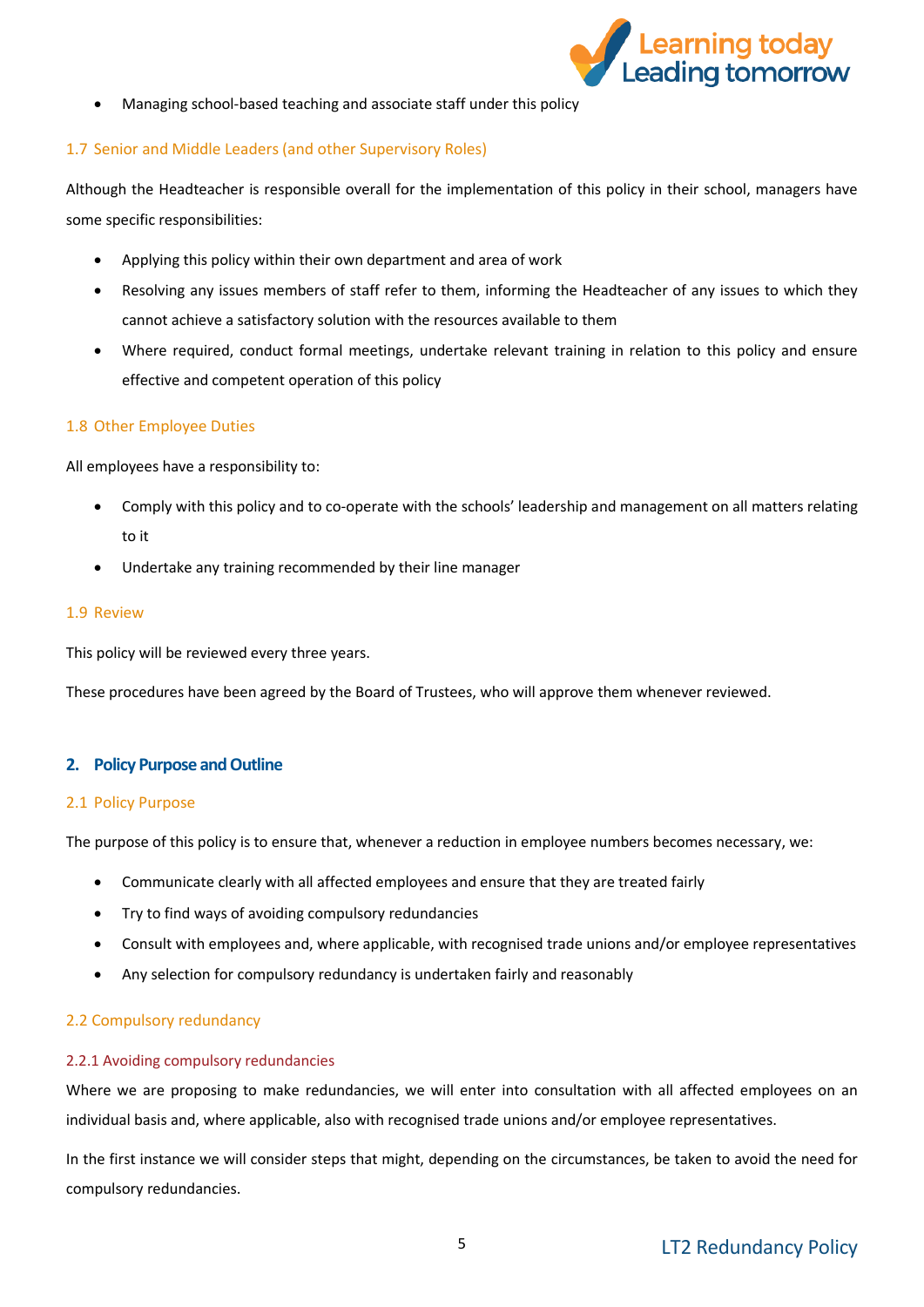

Examples of such steps include:

- Reviewing the use of agency staff, self-employed contractors and consultants
- Restricting recruitment in departments relevant to the affected employees or areas into which affected employees might be redeployed
- Reducing overtime in affected departments or service areas to what is only essential to meet contractual commitments or provide essential services
- Considering the introduction of short-time working, job-sharing or other flexible working arrangements, where these are practicable
- Identifying suitable alternative work with us that might be offered to potentially redundant employees
- Inviting applications for early retirement or voluntary redundancy. In all cases the acceptance of a volunteer for redundancy will be a matter of our discretion and we reserve the right not to offer voluntary redundancy terms or to refuse an application where it is not in the interests of the Trust to do so

Any measures adopted must not adversely affect the Trust or its ability to deliver educational services and pastoral/support services to our students.

# 2.2.2 Making compulsory redundancies

When it is not possible to avoid potential compulsory redundancies, all affected employees and, where applicable, recognised trade unions and/or employee representatives, will be advised and consulted on the procedure that will then be followed and the criteria that will be applied.

The criteria used to select those employees who will potentially be made redundant will be objective, transparent, fair and based on the skills required to meet the Trust's existing and anticipated needs.

Those employees who have been provisionally selected for redundancy will be consulted with individually.

Where selection for redundancy is confirmed, employees selected for redundancy will be given notice of termination of employment in accordance with their contracts and written confirmation of the payments that they will receive. Employees will be given the opportunity to appeal against this decision.

The Trust will continue to look for alternative employment for any redundant employee and inform them of any vacancies that it has until their termination date. The manner in which redundant employees will be invited to apply for and be interviewed for vacancies will be organised depending on the circumstances existing at the time. Alternative employment may be offered subject to a trial period where appropriate.

Employees under notice of redundancy will be entitled to take a reasonable amount of paid time off work to look for alternative employment or to arrange training for future employment.

# 2.3 Voluntary Redundancy

Employees can express an interest in volunteering for redundancy and in some cases, the school's management may ask for expressions of interest. However, there is no guarantee that an expression of interest will be agreed.

Each case will be considered through an established business case process which considers the needs of the service, the costs and impact to the Trust.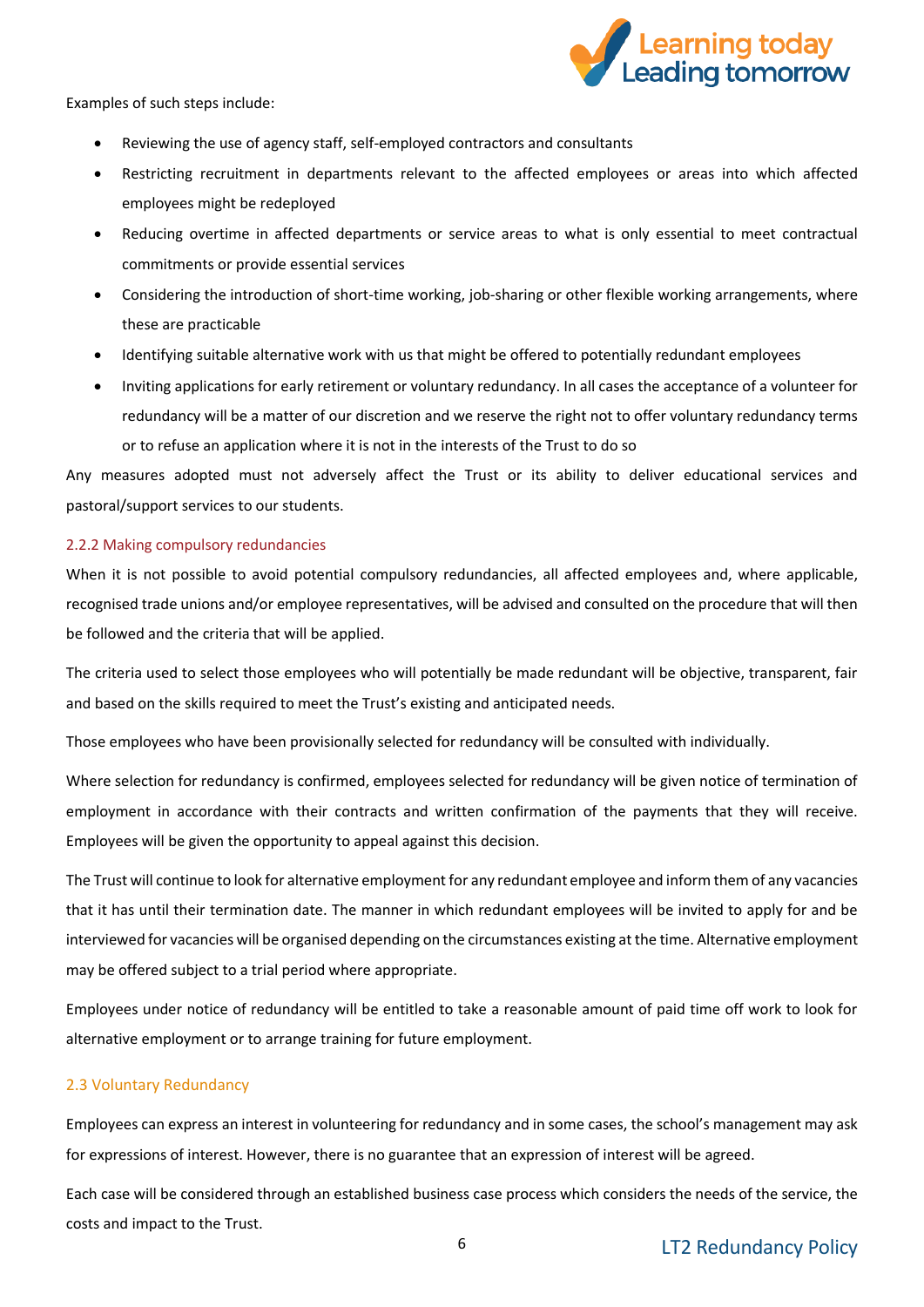

### 2.4 Notice period

# 2.4.1 Leaving before the end of the notice period

It may be possible for the employee to agree with the Trust an earlier leaving date. However, this will be entirely at the Trust's discretion and if this is not agreed, the Employee would have to resign to bring their employment with the Trust to an early end. A resignation during the notice period would mean that the employee is treated as "terminated" not as redundant. This means that there would be no entitlement to redundancy pay.

# 2.4.2. Obtaining employment outside of the Trust during the notice period

For information on Modification Orders please go to [http://www.lge.gov.uk](http://www.lge.gov.uk/)

This section covers the following situation: -

- If an Employee receives an offer of a job from another organisation within the Modification Order **and**
- That job offer was made while that Employee was under notice of redundancy, and before the end of that notice period, **and**
- The start date of that new job is within four weeks (including five Sundays) of the end of the notice period

If the above three criteria are met, the Modification Order applies and the Employee will not be entitled to any redundancy pay. This is because the Modification Order operates to deem that an Employee's employment will have continued (for the purposes of redundancy payments (and pension is appropriate) onto that new employment.

# 2.5 Pension implications of being made redundant

# 2.5.1 Members of the Local Government Pension Scheme (LGPS)

If an employee is a member of the LGPS, are **over age 55** and has more than 2 years' membership in the LGPS, they are entitled to immediate payment of their benefits based on their membership built up to the day they leave. The Trust is required to make any necessary payments to an employee's pension fund to ensure that there is no reduction for an employee being paid earlier.

If an employee is a member of the LGPS, are **under age 55** and have more than 2 years' membership in the LGPS, the pension built up to the date they leave will become a deferred benefit. It will increase each year with the cost of living and is payable at their normal pension age. They can choose to have their deferred benefit payable at any time from age 55 but it may be reduced for being paid early and for longer. They may request to transfer their deferred benefit to another pension scheme at any time before payment.

# 2.5.2 Members of the Teacher's Pension Scheme (TPS)

The employee's pension built up to the date they leave will become a deferred benefit. It will increase each year with the cost of living and will be payable at the normal pension age.

If they find employment at another trust which entitled them to membership of the TPS, they should be able to start or continue in their membership of the TPS.

If they find employment which is non-teaching but with the local authority, they should be able to join the Local Government Pension Scheme instead.